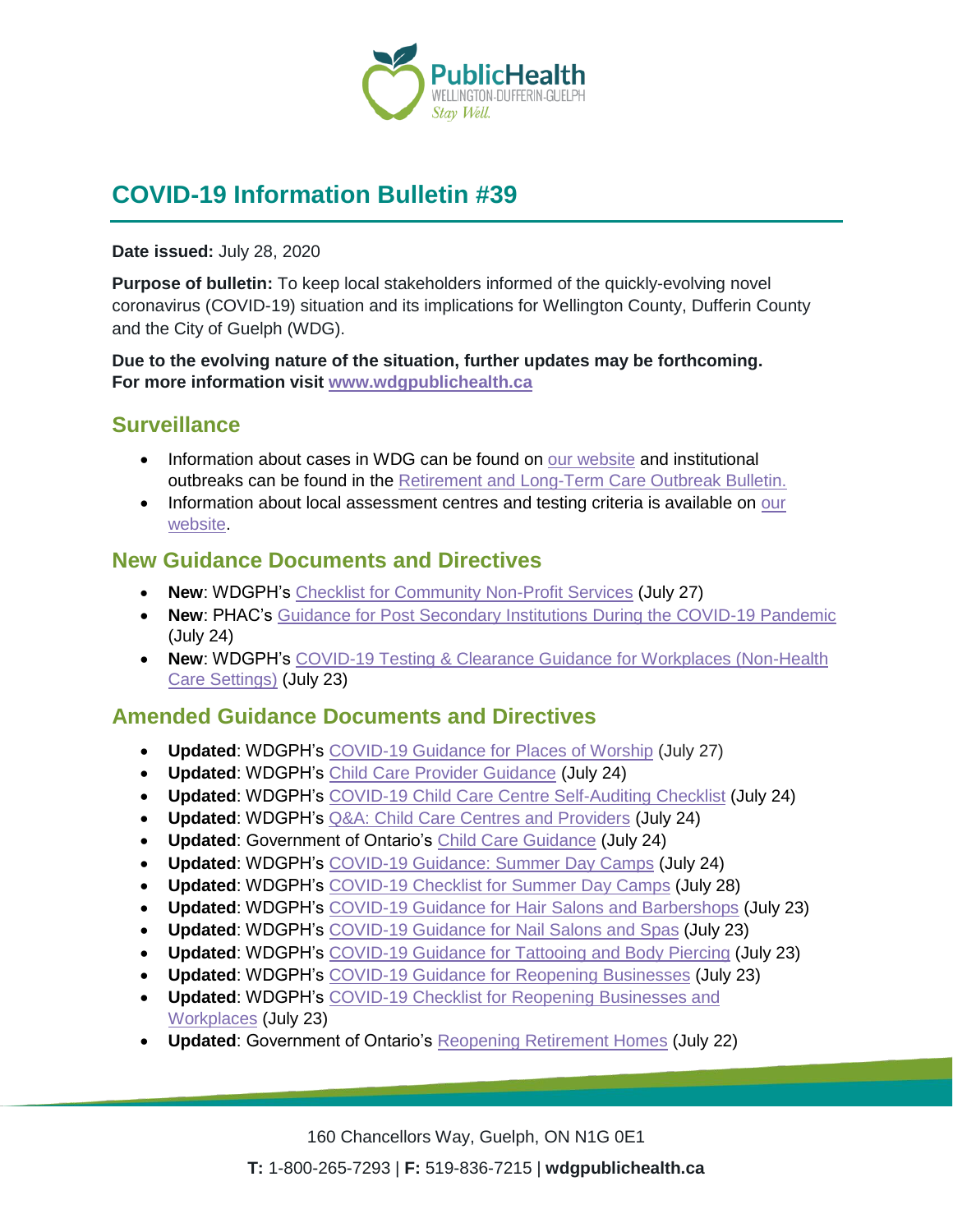

## **Recovery Phase**

As [most of Ontario has moved into stage 3 of reopening,](https://www.ontario.ca/page/reopening-ontario-stages#regions) Ontario has transitioned into the recovery phase with the new *[Reopening Ontario \(A Flexible Response to COVID-19\) Act](https://www.ontario.ca/laws/statute/20r17)*. While the provincial declaration of emergency has ended, the new act will provide the province with the necessary flexibility to address the ongoing risks and effects of the COVID-19 outbreak.

Some [emergency orders](https://www.ontario.ca/page/emergency-information#emergencyorders) that were previously in place under the *Emergency Management and Civil Protection Act*, will continue under the new act. This includes orders related to labour redeployment in long-term care and retirement homes, stages of reopening and compliance with public health advice and gatherings.

## **Announcements and Changes to Services**

- On July 27, the [Government of Ontario](https://news.ontario.ca/opo/en/2020/07/historic-agreement-delivers-up-to-4-billion-to-support-municipalities-and-transit.html) announced that it is providing up to \$4 billion in urgently needed one-time assistance to Ontario's 444 municipalities to ensure a strong recovery from COVID-19.
- On July 27, the [Canada Revenue Agency](https://www.canada.ca/en/revenue-agency/news/2020/07/the-canada-revenue-agency-announces-an-extension-to-the-payment-deadline-and-offers-interest-relief-on-outstanding-tax-debts-during-the-covid-19-pa.html) announced the extension of the payment deadline for current year income tax returns and interest relief on existing debt.
- On July 27, the [Government of Canada](https://www.canada.ca/en/health-canada/news/2020/07/the-government-of-canada-is-investing-to-safely-restart-the-economy-while-protecting-the-health-of-canadians.html) announced that it will provide \$4.28 billion to further expand testing and contact tracing capacity, and the associated data management and information sharing systems.
- On July 24, the [Government of Canada](https://www.canada.ca/en/employment-social-development/news/2020/07/the-government-of-canada-is-providing-funding-to-supportchild-care-for-returning-workers0.html) announced \$625 million in federal support for Canada's child care sector to help ensure that safe and sufficient child care spaces are available to support parents' gradual return to work.
- On July 23, the [Government of Ontario](https://news.ontario.ca/medg/en/2020/07/ontario-supports-indigenous-businesses-during-covid-19.html) announced that it is providing the Canadian Council for Aboriginal Business (CCAB) with \$110,000 from the Ontario Together Fund to deliver online tools and resources that will support Indigenous businesses due to challenges arising from COVID-19.

## **Additional Resources**

- Ministry of Education's [Operational Guidance During COVID-19 Outbreak](http://www.edu.gov.on.ca/childcare/child-care-re-opening-operational-guidance.pdf)
- Ministry of Education's Building on *[How Does Learning Happen?](http://www.edu.gov.on.ca/childcare/building-on-how-does-learning-happen-child-care.pdf)*
- PHAC's [Going Out Safely During COVID-19](https://www.canada.ca/en/public-health/services/publications/diseases-conditions/covid-19-going-out-safely.html)
- Government of Ontario's Framework for Reopening our Province Stage 3
- Government of Ontario's [Reopening Ontario: Frequently Asked Questions about Stage](https://www.ontario.ca/page/reopening-ontario-frequently-asked-questions-about-stage-3) 3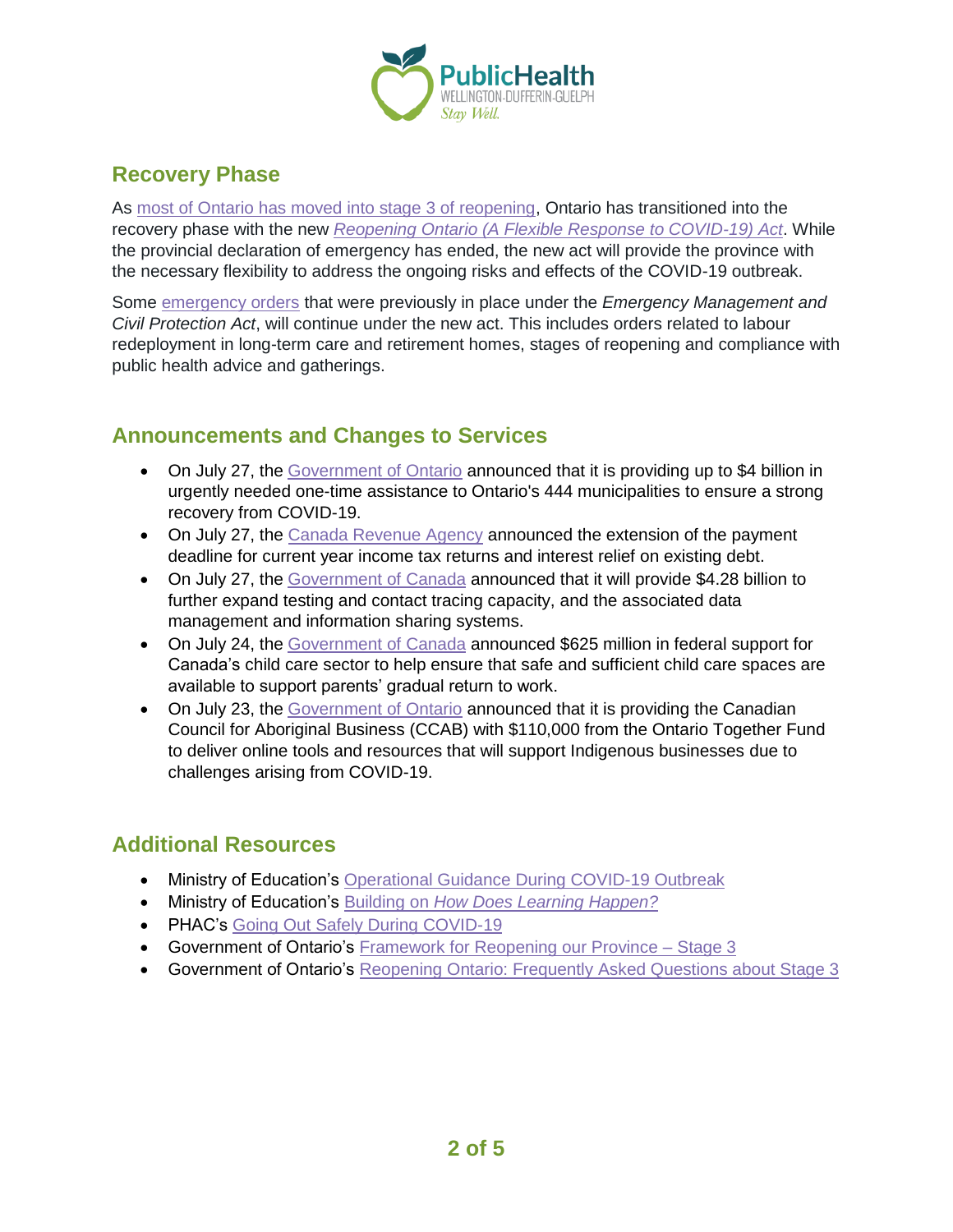

# *Ongoing COVID-19 Action*

## **COVID-19 Testing**

Please go to an [Assessment Centre](https://wdgpublichealth.ca/your-health/covid-19-information-public/assessment-centres-wdg) to get tested. Public Health **DOES NOT** provide testing. No referral is needed. **Bring your health card to the assessment centre** (if you have one). It is OK if it is expired. Presenting your health card allows you to:

- Check your test results online. Public Health only calls those who test positive.
- Be treated or prescribed medication for other respiratory conditions if needed and if this option is available at your assessment centre.
- Move through the testing process faster.

Further instruction will be provided by the clinician at the assessment centre based on individual assessment. Be prepared for increased wait times at the assessment centres.

# **Check Your COVID-19 Test Results Online**

The Ontario government has launched an online [COVID-19 Test Result Viewer.](https://covid19results.ehealthontario.ca:4443/agree) This offers fast and secure access to test results on your computer or mobile device. NOTE: **Online test results are only available to those with an Ontario photo (green) health card.**

If you receive a positive result via the online COVID-19 Test Result Viewer, you will have the option to report your information to Public Health through Contact +. Contact + is a voluntary, web-based service for positive results received via the COVID-19 Test Result Viewer. **It does not replace the call you get from Public Health.** Contact + allows you to confirm your contact details as well as review and answer the questions that Public Health will ask you, in advance of your call. You may add this information for up to 48 hours after your positive test result is reported. For more information about Contact +, visit our [Testing and Results](https://www.wdgpublichealth.ca/your-health/covid-19-information-public/testing-and-results) page.

## **Face Coverings Required for Commercial Businesses in WDG**

Dr. Nicola Mercer, Medical Officer of Health, has issued an order under Section 22 of the *Health Protection and Promotion Act*.

What this means:

• A face covering is required for any customer, patron, employee or visitor when entering and while on the premises of any commercial establishment in the WDG region. The order will be in effect until rescinded.

For more details on the order and frequently asked questions, [visit our website](https://www.wdgpublichealth.ca/your-health/covid-19-information-public/face-coverings-class-order-and-faqs) or contact our call centre at 519-822-2715 ext. 4020.

Individuals who may be exempted from this Order:

- Children under the age of two years.
- Children under the age of five years (either chronologically or developmentally) who refuse to wear a face covering and cannot be persuaded to do so by their caregiver.
- People whose ability to breathe is in any way inhibited by the face covering.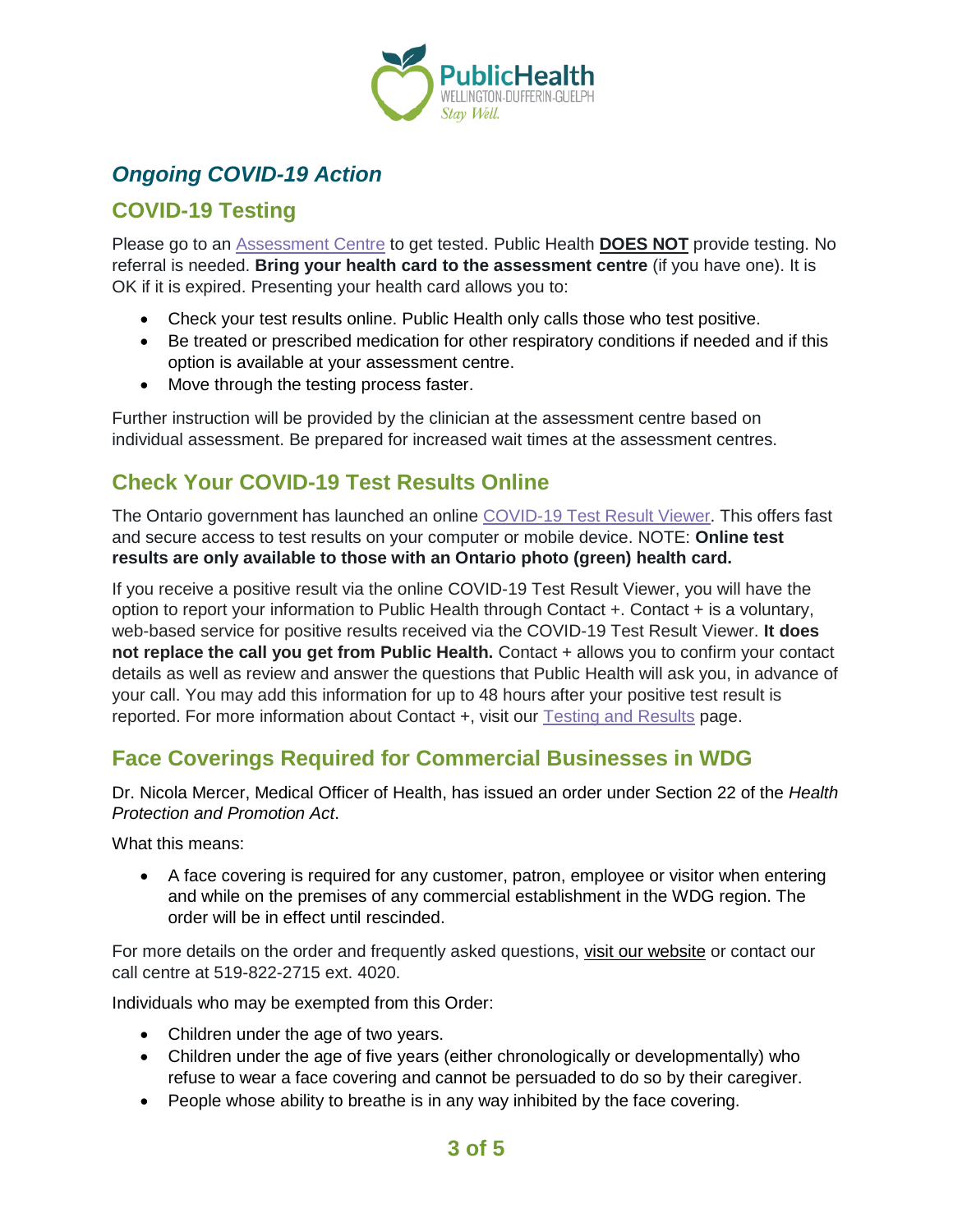

• People that have any other medical reason they cannot wear a face covering safely, such as, but not limited to, respiratory disease, cognitive difficulties or difficulties in hearing or processing information.

Learn more about the [wear and care of face coverings.](https://www.wdgpublichealth.ca/your-health/covid-19-information-public/face-coverings-class-order-and-faqs/wear-and-care-face)



## **Guidelines for Reopening**

Don't forget to check out the ever-evolving updates about reopening on our website.

Quick Links:

- [General Workplaces and Businesses](https://www.wdgpublichealth.ca/your-health/covid-19-information-workplaces-and-living-spaces/workplaces-and-businesses)
- [Food Premises and Events](https://wdgpublichealth.ca/your-health/covid-19-information-workplaces-and-living-spaces/food-premises-and-events)
- [Child Care Providers](https://www.wdgpublichealth.ca/your-health/covid-19-information-workplaces-and-living-spaces/child-care-providers)
- [Summer Day Camps](https://www.wdgpublichealth.ca/your-health/covid-19-information-workplaces-and-living-spaces/summer-day-camp-providers)
- [Personal Service Settings](https://www.wdgpublichealth.ca/your-health/covid-19-information-workplaces-and-living-spaces/personal-service-settings)
- Recreational [Water Facilities](https://www.wdgpublichealth.ca/your-health/covid-19-information-workplaces-and-living-spaces/recreational-water-facilities)
- [Water Quality for Reopening Buildings](https://wdgpublichealth.ca/your-health/covid-19-information-workplaces-and-living-spaces/water-quality-reopening-buildings)
- [Sport and Recreation Settings](https://wdgpublichealth.ca/your-health/covid-19-information-workplaces-and-living-spaces/sport-and-recreation-settings)



## **Physical Distancing Floor Decals**

- WDG Public Health has physical distancing floor decals available for community partners to use at their locations.
- If you would like decals, please contact Meghan Wiles via email at [meghan.wiles@wdgpublichealth.ca](https://wdgpublichealth.sharepoint.com/sites/IMS-NovelCoronavirus/Shared%20Documents/General/Communications/COVID-19/Stakeholders/COVID-19%20Information%20Bulletin/Bulletin%2018/meghan.wiles@wdgpublichealth.ca)